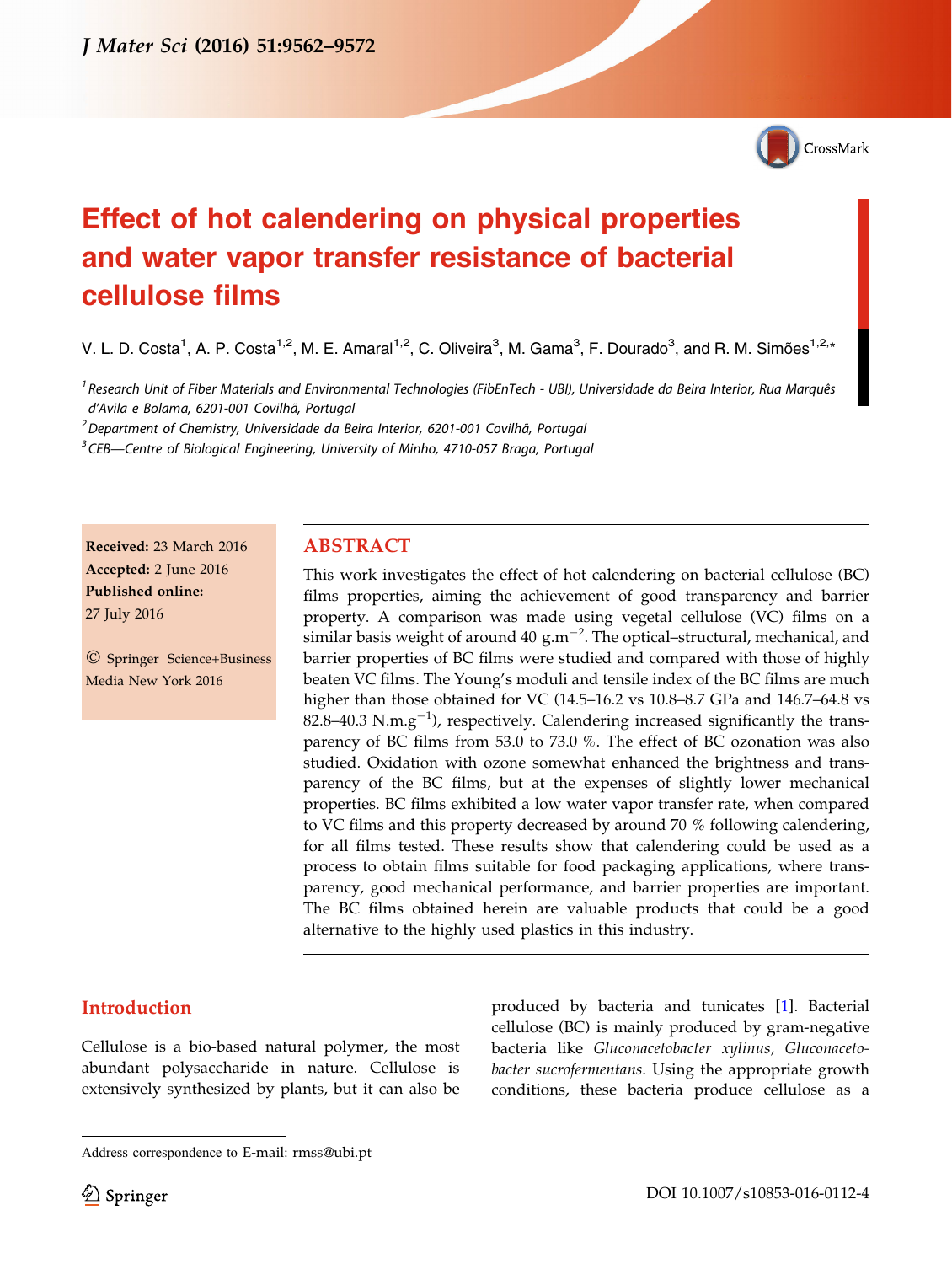primary metabolic product in which the extracellular cellulose nanofibrils (of less than 10 nm width) form a three-dimensional highly hydrated network gel. BC is chemically identical to that produced by plants but has unique physical and chemical properties, i.e., high crystallinity, surface area, degree of polymerization  $(DP_v)$ , mechanical strength, and purity  $[2, 3]$  $[2, 3]$  $[2, 3]$  $[2, 3]$ . In addition, the BC properties depend on the used strain and culture parameters [\[4](#page-8-0)]. Unlike the cellulose from wood pulp, BC is free of other contaminating polysaccharides and its isolation and purification are relatively simple, not requiring energy or chemically intensive processes. In addition, the release of cellulose nanofibrils from vegetal fibers can require up to 30,000 kWh.ton<sup>-1</sup> [\[5](#page-8-0)]. Furthermore, the production of vegetal fibers from wood has environmental impacts. These aspects give an added impetus to the study of alternative sources of cellulose [\[6](#page-8-0)].

Due to the mentioned properties, BC has a wide field of applications including biomedical, such as artificial skin  $[7]$  $[7]$  and tissue regeneration  $[8]$  $[8]$ , or as a reinforcing agent for the design of nanocomposites [\[9](#page-8-0)]. In the field of paper restoration, Santos et al. [\[4](#page-8-0)] reported that the use of BC could be more suitable than the currently used Japanese Paper. On the other hand, the combination of BC with recycled paper fibers, for example, has proven to be an efficient technique to improve the mechanical properties of the final product  $[10-12]$ . Fragmented BC has also promising prospects in papermaking due to flexural behavior and durability, among other characteristics [\[10](#page-8-0), [13\]](#page-9-0). In the paper and board industry, there are several products where it might be used in order to improve the physical–mechanical properties of the final product [\[14](#page-9-0)]. Furthermore, BC can be modified with cellulose-binding modules to refine these properties and/or introduce bioactive features [\[15](#page-9-0)]. In opposition to paper materials, where opacity is a key property in most applications (i.e., printing and writing papers), in films for application in food packaging and other uses, transparency is looked for. Nowadays, the most used films are the affordable polyethylene and polypropylene, which exhibit good transparency and barrier properties for water and oxygen, but are hardly recyclable and produced from oil. On the contrary, cellulose-based materials are renewable, recyclable and therefore have potential to contribute to a sustainable green economy [\[16](#page-9-0)]. The potential of nanocellulose to produce films with good levels of transparency is reported by some authors

[[17,](#page-9-0) [18](#page-9-0)]. Several strategies have been explored to improve transparency, namely wet press, while calendering has never been explored so far. Calendering is a thermo-mechanical treatment where the material is passed between several pairs of heated rollers [\[19](#page-9-0)]. When applied to paper materials, calendering increases the transparency [\[20](#page-9-0)]. To the best of our knowledge, the effect of hot calendering operation on BC films properties has not been yet studied. Here, BC films were produced from BC suspensions using a process similar to papermaking. The behavior of the produced BC films and the effect of calendering on the mechanical, optical–structural, and water vapor transfer rate (WVTR) were studied and compared with VC films processed in a similar way. The effect of BC ozonation (BCO) on brightness and transparency was also studied.

### Materials and methods

### Production of bacterial cellulose

Gluconacetobacter xylinus (ATCC 53582) was maintained in solid Hestrin–Schramm culture medium (HS) [\[21](#page-9-0)] using 2 % (w/v) agar (HiMedia). BC fermentation was done under static culture conditions, using HS at 30  $\degree$ C for at least four weeks. The composition (in  $w/v$ ) of the HS medium is as follows: 2 % glucose (Sigma-Aldrich), 0.5 % peptone (Sigma-Aldrich), 0.5 % yeast extract (HiMedia), 0.34 %  $Na<sub>2</sub>$ HPO4-2H2O (Sigma-Aldrich), 0.15 % citric acid (Pronolab). The final pH was adjusted to 5.5 using HCl 18 % (v/v) (Sigma-Aldrich). The resulting BC membrane was extensively washed at room temperature with tap water, to remove residual culture medium; afterward it was placed in excess 1.0 N NaOH solution for 24 h, to remove bacteria. The membrane was then washed thoroughly with distilled water until the final pH of the supernatant became that of distilled water, resulting in a whitish pellicle.

#### Production of bacterial cellulose films

The produced BC membranes were fragmented in a laboratory blender for 3 min, after adding water until a solid content of 0.354  $%$  (w/w), so as to produce a BC suspension.

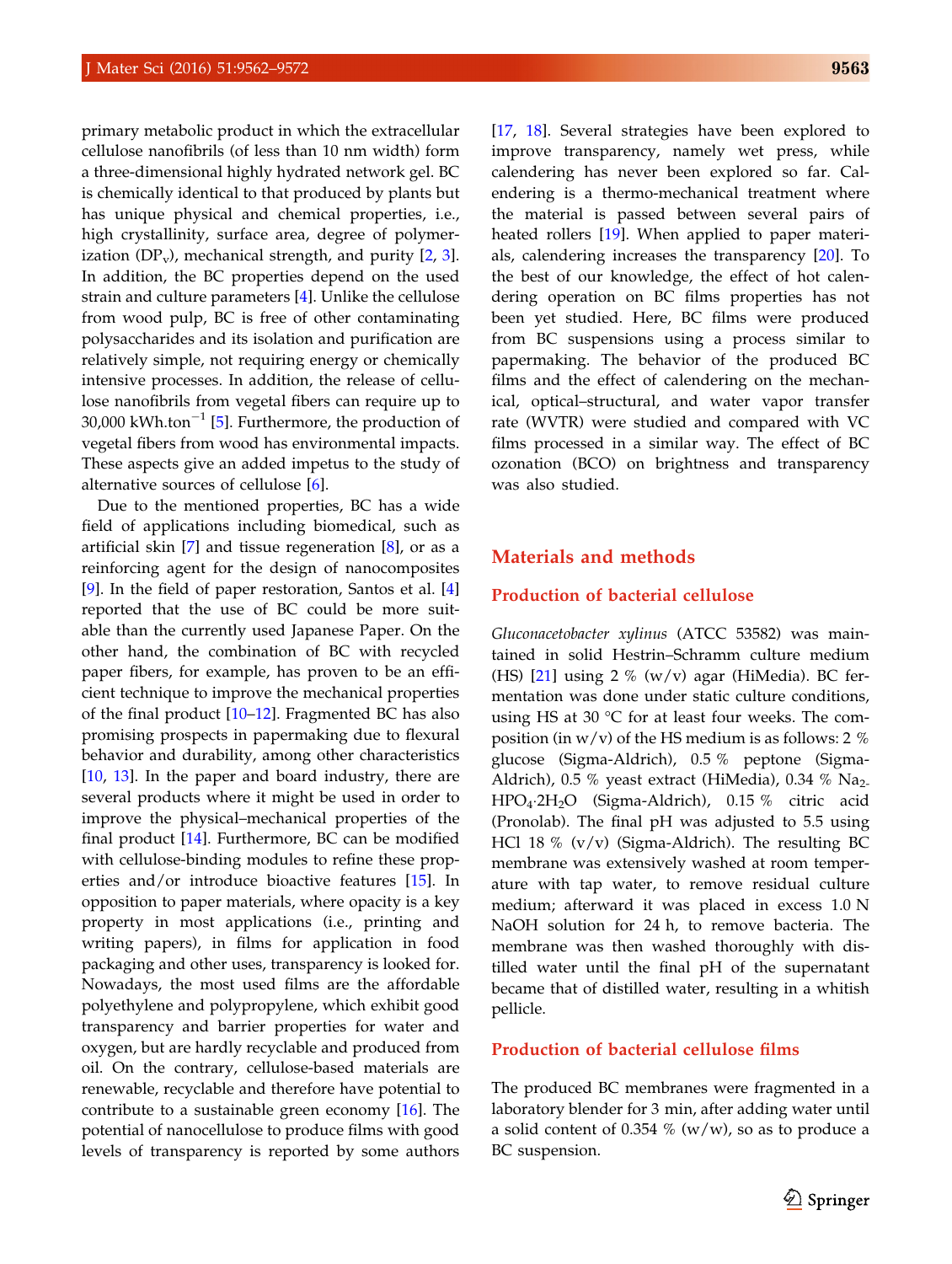In order to improve the films brightness and evaluate the effect of oxidation on the carbonyl and carboxyl content and consequently on cellulose nanofibrils dispersion, a fraction of the BC suspension was submitted to ozonation (ozone produced from oxygen at a flow rate of 100  $L \cdot h^{-1}$ , with an ozone concentration of 28 mg.L<sup>-1</sup>) during 15 min, under vigorous agitation.

Films with a diameter of 98 mm were manufactured from ozonated (BCO) and non-ozonated suspensions (BC) with a basis weight of around 40 g.m $^{-2}$ , by vacuum filtration, using a filter paper as filtration medium (FiltresRS). After the water had been drained, the upper side of BC sheets was adhered to metallic discs with the same diameter. Thereafter, a stacking of disc, BC sheet, filter paper, and blotting paper, was prepared for pressing at 1.45 MPa for 5 min, using a procedure similar to paper production (SCAN-CM 64:00). Then, the filter papers were carefully removed and the BC films were dried overnight, adhered to the metallic discs, between perforated metallic rings under a small pressure applied to the edge of the sheets in order to prevent the films from shrinking, in a standard atmosphere for conditioning (23  $\degree$ C and 50 % of relative humidity) according to ISO 187:1990. From each material (BC and BCO) sixteen films were produced.

### Production of vegetal cellulose films

An eucalypt bleached kraft pulp was beaten to 80° Schopper Riegler ( $\textdegree$ SR), using a Valley beater. The VC films were produced from this highly beaten pulp, according to standard procedure ISO 5269-1:2005. The film's basis weight was approximately 40  $\text{g.m}^{-2}$ .

# Intrinsic viscosity and degree of polymerization

In order to evaluate the possible cellulose depolymerisation in the ozone treatment, the intrinsic viscosity of the BC/BCO and VC, in the form of films, was measured after dissolution in a cupriethylenediamine (CED) solution (SCAN-CM 15:99). The  $DP_v$ was calculated from viscosity [\[22](#page-9-0)].

# Calendering of the films

The films produced from each type of BC suspension were divided into four sets, each containing four films; one set was not calendered, and the remaining three were submitted to calendering with two metal rolls on a hard calender (HC) (Beloit Wheeler- Model 703) using a linear pressure of 120  $kN.m^{-1}$  at a fixed temperature of 100 °C. The samples were passed 1, 3, or 6 times between the calender roller pair, which will be mentioned as BC HCX, where  $X$  is the number of passes between the roller pair. A similar procedure was followed for the VC films.

#### Characterization of the films

Non-calendered and calendered BC/BCO and VC films were characterized for their mechanical and optical–structural properties according to the appropriate ISO standards for cellulosic materials, mentioned throughout the procedures and through the determination of the WVTR.

Structural and physical analysis of the films The morphological characterization of BC/BCO and VC films was performed using scanning electron microscopy (SEM) (Hitachi S-2700, operated at 20 kV). All the samples were previously gold-covered by cathodic spraying.

The X-ray diffraction (XRD) technique was employed in order to determine the crystallinity index (Crl) of the samples. The XRD was carried out on a diffractometer DMAX-III/C (Rigaku), using a copper X-ray source. Scans were collected at  $1.2^{\circ}$  min<sup>-1</sup> from 5 to 60 $^{\circ}$  20. The CrI was then calculated using the peak height method, according to Eq. (1) [\[23](#page-9-0)].

$$
CrI(\%) = \frac{I_{200} - I_{\text{am}}}{I_{200}} \times 100
$$
 (1)

where  $I_{200}$  is the overall intensity 2 $\theta$  of the crystalline region at about 22.8°;  $I_{am}$  is the overall intensity 2 $\theta$  of the amorphous region at about  $18^\circ$ . The porosity (P) of the different structures was estimated according to the Eq. (2),

$$
P(\%) = 100 \times \left(1 - \frac{\rho_{sample}}{\rho_{cellulose}}\right)
$$
 (2)

where  $\rho_{\text{sample}}$  is the density of the sample, g.cm<sup>-3</sup>;  $\rho_{\text{cellulose}}$  is the density of cellulose, which is assumed to be  $1.6 \text{ g.cm}^{-3}$  [\[24–26](#page-9-0)]. BC, BCO, and VC films characterization was performed before and after calendering. In all cases, the samples were tested according to ISO 187:1990. The basis weight was calculated according ISO 536:2012 and samples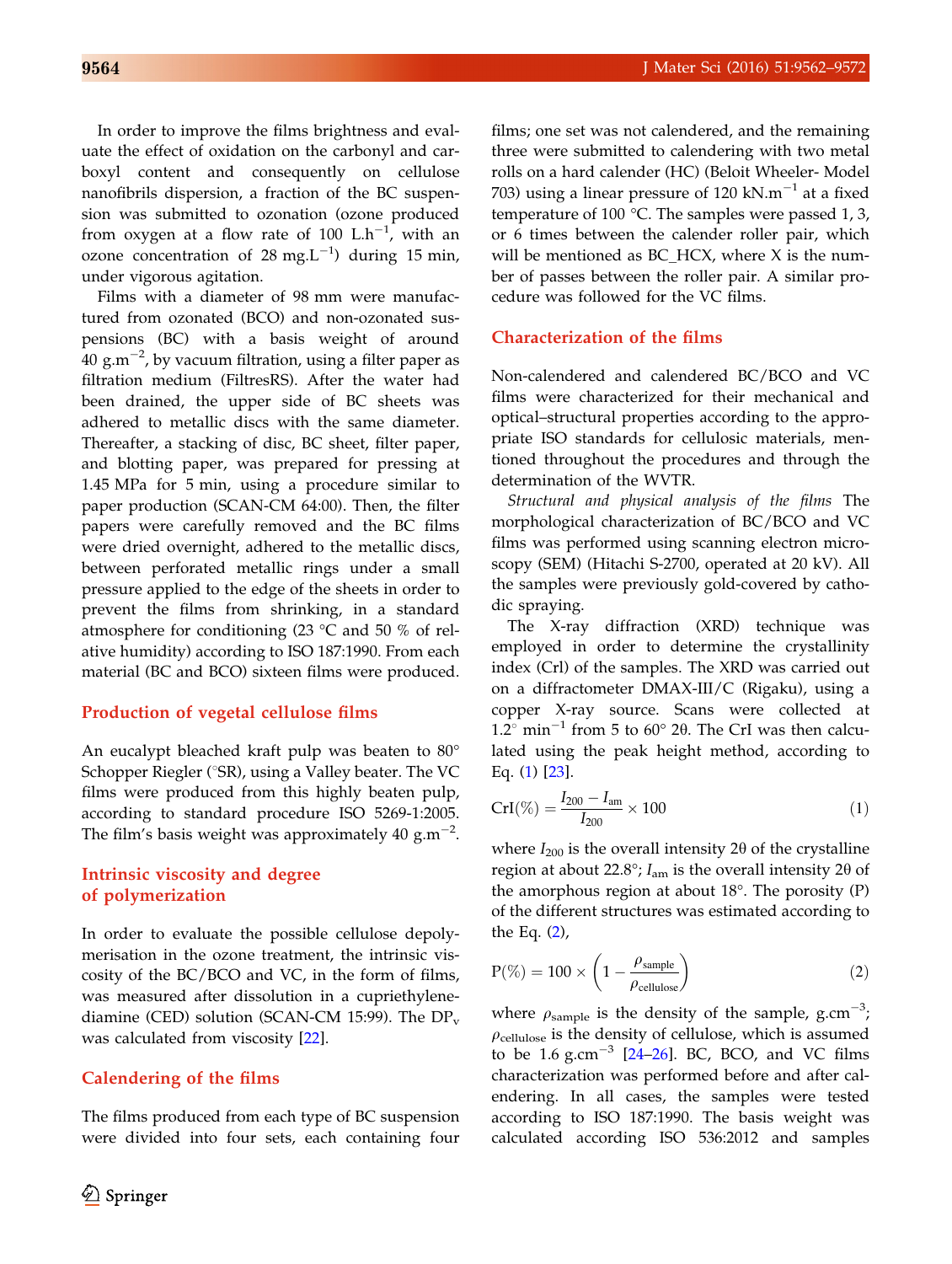<span id="page-3-0"></span>thickness was measured with a micrometer (Adamel & Lhomargy, M120 series) and the average of four measurements was calculated (ISO 1974:2012). The apparent film density  $(g.cm^{-3})$  was calculated dividing the basis weight  $(g.m^{-2})$  by the film thickness  $(\mu m)$ .

A spectrophotometer Technidyne Corp., Color Touch 2, Model ISO was used to obtain the optical properties: brightness (ISO 2470-1:2009) and transparency.

Tensile strength, elongation at break, and Young's modulus were determined using a crosshead motion machine (Thwing-Albert Co, EJA series) with a load cell of 100 N and a constant rate of elongation  $(20 \text{ mm.min}^{-1})$ , according to ISO 1924-2:2008. The distance between grips was 50 mm. The dry zerospan tensile tests were performed with a Pulmac tester (Pulmac, TS-100 Troubleshooter), according to ISO 15361:2000. Static bending stiffness was performed by a bending tester (Lorentzen & Wettre) at an angle of  $25^{\circ}$  and a 50-mm distance, according to an adaptation made from ISO 5628:2012. For all tests, at least four representative specimens of each film set have been tested and the average values were reported.

The WVTR was determined for calendered (6 passes) and non-calendered BC/BCO films and for VC films. The WVTR was determined in home-made recipients, ensuring constant water vapor partial pressures in the both sides of the films throughout the essays. The interior of the recipients contained a given amount of anhydrous calcium chloride (Sigma-Aldrich) that ensured zero water partial vapor pressure inside the recipients. The other side of the film was in contact with standard conditions of temperature and humidity. The amount of water vapor that diffused through the films was accounted by the mass increase of the whole set, including recipient containing the calcium chloride. The whole sets were periodically weighted for 144 h and the mass gain was used to determine the WVTR of each sample, according to TAPPI 448 om-09. For each test, at least two films were used, and the arithmetic mean of the results was calculated.

# Results

Aiming to increase the brightness of the films, BC suspension was treated with ozone, an environment friendly bleaching agent used in the bleaching of vegetal pulp fibers. Due to the relatively low selectivity of ozone, carbonyl groups are introduced in the cellulose chain, which can lead to cellulose depolymerization  $[27]$  $[27]$ . In fact, Table 1 shows that after ozone treatment, BCO exhibits 10 % lower  $DP_v$ (41.7 % lower intrinsic viscosity) than that of the untreated BC. Most of this depolymerization is likely to take place in the intrinsic viscosity determination process itself, since the carbonyl groups introduced in the cellulose chain may lead to its cleavage under the alkaline conditions used in the essay [[27\]](#page-9-0). Calendering at 100  $\degree$ C had a marginal effect on the DP of BC, BCO, and VC films. The intrinsic viscosity values obtained for the BC are within the value range reported by Tsouko et al. [[28\]](#page-9-0) for disintegrated BC. The disintegration process carried out before the film formation also had a significant effect on the BC intrinsic viscosity; actually, the value decreased from 850 mL.g<sup>-1</sup> (non-disintegrated) to 735 mL.g<sup>-1</sup> (Table 1). The pulp fibers exhibit a slightly lower intrinsic viscosity than expected for an unbeaten pulp [[29\]](#page-9-0). This value can be due to the intense beating that the vegetal fibers were submitted to produce the VC film.

BC films with a basis weight of around 40 g.m<sup> $-2$ </sup> were produced by vacuum filtration, from the different cellulose suspensions. The physical properties of the produced films were characterized through several essays. The structural, mechanical, and optical properties of the calendered (1, 3, and 6 passes between calender roller pair) and non-calendered films are shown in Table [2.](#page-4-0) The calendering process enables the production of vegetal and BC films with very low internal porosity and consequently with apparent densities close to the cellulose itself  $(1.6 \text{ g.cm}^{-3})$ . As expected, the non-calendered films densities for VC and BC are different (0.84 versus 1.13 g.cm<sup> $-3$ </sup>), as a natural consequence of the

**Table 1** Intrinsic viscosity and  $DP_v$  of calendered (HC1 1 pass) and non-calendered BC/BCO and VC films

| Sample              | Intrinsic viscosity $(mL, g^{-1})$ |      |  |  |
|---------------------|------------------------------------|------|--|--|
| <b>VC</b>           | 579                                | 3792 |  |  |
| VC HC1              | 573                                | 3784 |  |  |
| BC                  | 735                                | 3972 |  |  |
| BC HC <sub>1</sub>  | 727                                | 3963 |  |  |
| <b>BCO</b>          | 428                                | 3565 |  |  |
| BCO HC <sub>1</sub> | 422                                | 3555 |  |  |

<sup>a</sup> DP<sub>v</sub> = [0.75 (954 logv–325)]<sup>1.105</sup> [\[22](#page-9-0)]

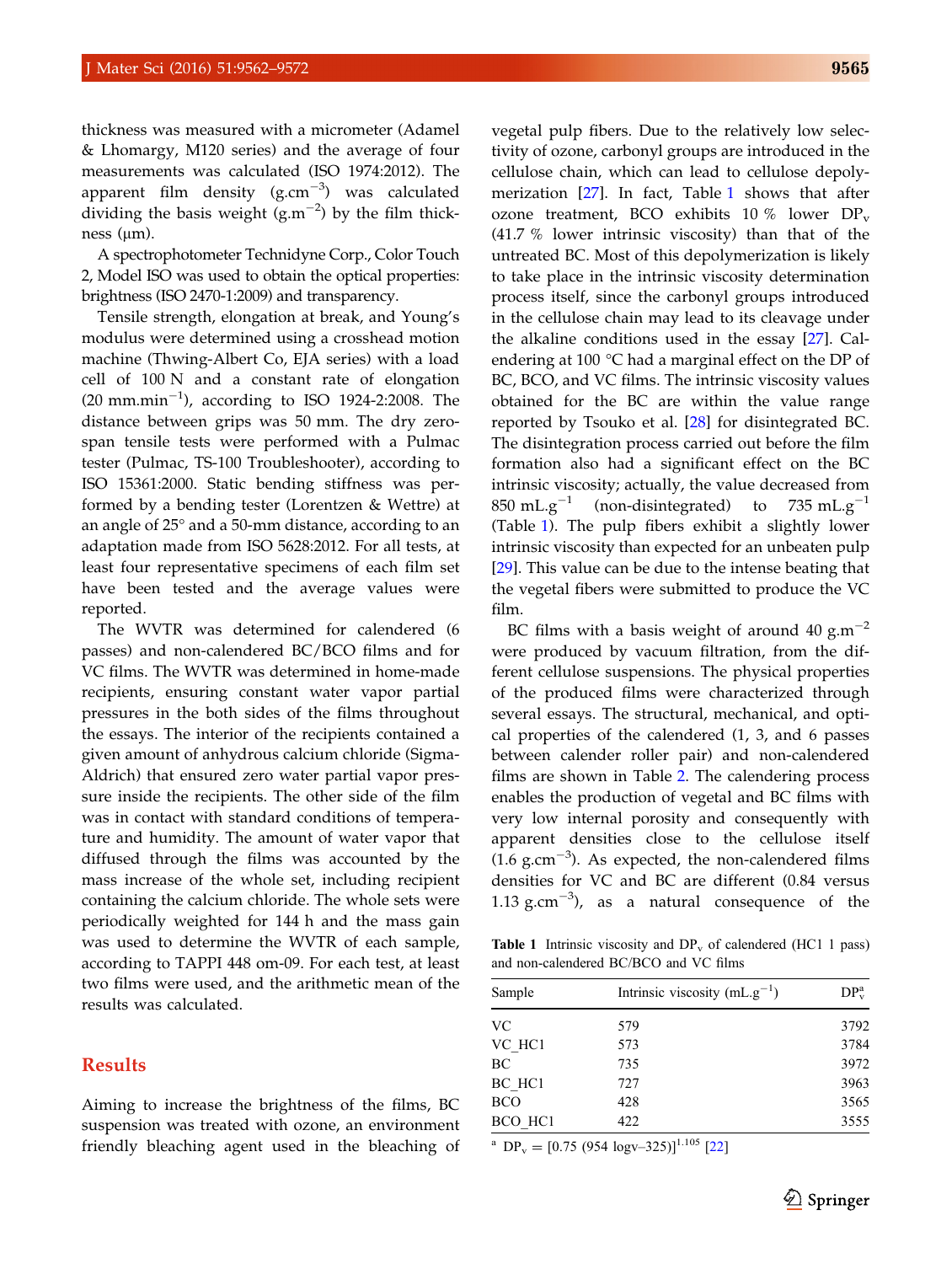| Properties                                        | VC film        |       |       | BC film |                  |       | BCO film |       |                  |       |       |       |
|---------------------------------------------------|----------------|-------|-------|---------|------------------|-------|----------|-------|------------------|-------|-------|-------|
|                                                   | $\overline{0}$ |       | 3     | 6       | $\boldsymbol{0}$ |       | 3        | 6     | $\boldsymbol{0}$ |       | 3     | 6     |
| Basis weight, $g.m^{-2}$                          | 43.2           | 42.9  | 43.5  | 42.7    | 45.1             | 44.4  | 45.1     | 45.6  | 44.5             | 44.3  | 44.8  | 43.2  |
| Apparent density, $g.cm^{-3}$                     | 0.84           | 1.40  | 1.45  | 1.46    | 1.13             | 1.45  | 1.47     | 1.51  | 1.20             | 1.45  | 1.58  | 1.58  |
| Porosity, %                                       | 47.5           | 12.5  | 9.38  | 8.98    | 29.6             | 9.29  | 7.99     | 5.44  | 24.9             | 9.18  | 1.47  | 1.17  |
| Tensile index, $N.m.g^{-1}$                       | 82.8           | 40.5  | 40.3  | 40.7    | 146.7            | 64.8  | 67.8     | 70.2  | 152.1            | 65.8  | 56.2  | 52.95 |
| Elongation, %                                     | 3.42           | 1.60  | 1.50  | 1.33    | 5.37             | 1.00  | 1.18     | 1.04  | 4.88             | 1.11  | 1.06  | 0.93  |
| Dry zero-span tensile index,<br>$N.m.g^{-1}$      | 130.5          | 98.4  | 86.6  | 93.1    | 181.4            | 174.5 | 166.2    | 173.4 | 177.1            | 169.7 | 159.0 | 172.8 |
| Young's modulus, GP <sub>a</sub>                  | 10.8           | 8.7   | 9.4   | 9.4     | 14.5             | 16.2  | 16.7     | 16.7  | 11.9             | 12.3  | 16.2  | 16.9  |
| Young's modulus <sup><math>a</math></sup> , $GPa$ | 20.5           | 10.0  | 10.4  | 10.3    | 20.5             | 17.8  | 18.2     | 17.7  | 15.9             | 13.5  | 16.4  | 17.1  |
| Bending stiffness, mN                             | 16.3           | 8.3   | 8.7   | 9.5     | 17.5             | 16.5  | 14.5     | 15.8  | 17.0             | 15.7  | 16.5  | 15.5  |
| ISO Brightness, %                                 | 66.15          | 57.73 | 57.85 | 57.31   | 71.44            | 68.38 | 67.16    | 67.08 | 74.43            | 72.71 | 70.81 | 70.64 |
| Transparency, %                                   | 49.60          | 63.67 | 65.05 | 64.82   | 53.03            | 67.28 | 72.39    | 73.03 | 54.87            | 69.35 | 73.49 | 75.21 |

<span id="page-4-0"></span>Table 2 Mechanical and optical–structural properties of VC, BC, and BCO films non-calendered (0) and calendered (1, 3, and 6 passes).The coefficients of variation were below 5 %

<sup>a</sup> Normalized by the cellulose density (1.6 g.cm<sup>-3</sup>); Young's modulus<sup>a</sup> =  $\frac{Young's \text{ modulus} \times 1.6}{Append \text{ density}}$ 

dimensions of the constitutive elements. VC fibers have an average width and length of  $18 \mu m$  and 1 mm, respectively, whereas BC fibrils have an approximate width of 10 nm, while their length varies due to its branching growth nature. The segmental length between branching points was estimated as 580–960  $\mu$ m [[10\]](#page-8-0), although the effect of mechanical treatment on the effective length cannot be neglected. The effect of calendering on apparent density can be observed in Table 2. The most noticeable impact is for the first pass in the hard calender, however, an important enhancement in transparency can be achieved with additional passes for the BC/BCO, which is not the case for VC films. The BC film transparency increased from around 53 to 73 % after 6 passes calendering, which confirms the expected positive effect of this unit operation. However, only a marginal improvement in the BC films transparency was observed between the 3rd and 6th passage. Ozone treatment was here applied to BC, to evaluate if it would improve the brightness levels. Results from Table 2 show that indeed the brightness of the BC films increased with ozone treatment, without losing transparency. Regarding the mechanical properties, BC/BCO presents much higher mechanical resistances than the VC. Since physical properties greatly depend on the basis weight, some properties were normalized taking into account the basis weight or the apparent density.

Tensile index at break represents the load normalized with the specimen's width and basis weight. BC/ BCO tensile index almost doubled one of the VC films. However, tensile index values were reduced in all cases to about half after the first pass in the calender. Dry zero-span tensile index is similar to normal tensile index, but the distance between grips being zero in this case. Assuming that no slippage occurs between the grips and the testing material, this measure estimates the intrinsic resistance of the constitutive elements of the material, which seems to be much higher for BC/BCO than for VC films. Calendering affects the two materials differently; the intrinsic VC fiber strength decreases with calendering, whereas it remains practically constant for the BC/BCO. Young's modulus and bending stiffness were also measured and are reported in Table 2. As the apparent density of the material changes with calendering, a normalized Young's modulus was also calculated, based on the maximum density that the materials can achieve  $(1.6 \text{ g.cm}^{-3})$ , which is the density of the cellulose itself. Interestingly, the two sources of cellulose (BC and VC) exhibit the same value for the normalized Young's modulus (20.5 GPa).

Morphological characterization of the different films was carried out by SEM. Selected micrographs are shown in Fig. [1,](#page-5-0) highlighting the different morphological dimensions of the constitutive fibers. The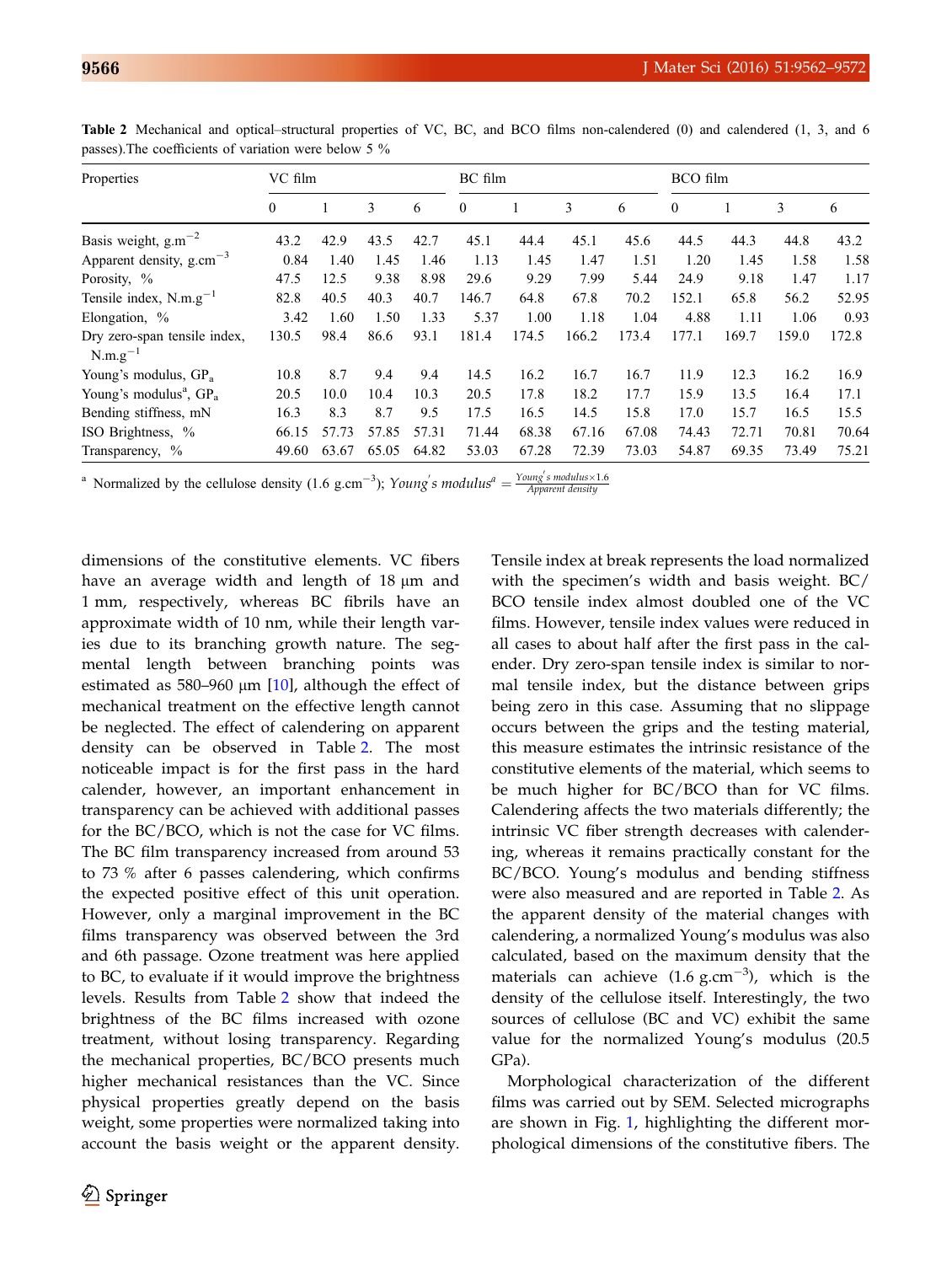<span id="page-5-0"></span>

Figure 1 SEM images of the calendering effect on the BC/BCO films (magnification:  $\times$ 10000), and VC films (magnification:  $\times$ 1500). a, d, g are non-calendered films, b, e, h are calendered films  $(1 \text{ pass})$  and c, f, i are calendered films  $(6 \text{ passes})$ .

surface characteristics of the network structures changed with calendering leading to compact structures which agrees well with the lower porosity results presented in Table [2.](#page-4-0)

The X-ray diffraction technique was employed to determine the crystallinity v (CrI). BC exhibits a higher CrI than the VC fibers (90.0 vs 75.6 %). The vegetal pulp fibers are produced from wood by a chemical process and contain 19 % of hemicelluloses (amorphous material), in addition to cellulose. Therefore, the differences observed for the two sources of cellulose are expected. No significant effect of calendering on the CrI for the three materials was observed. On the contrary, Retegi et al. [\[30](#page-9-0)] observed a positive impact of wet pressure (uncompressed vs wet compressed at 10 MPa) on the crystallinity of BC.

For food packaging applications, the water vapor permeability of the films is of critical importance. Figure [2](#page-6-0) shows the obtained results for the accumulated water vapor transferred through the films for calendered (6 passes) and non-calendered BC/BCO and VC films. The effect of calendering is notorious for the vegetal films, whereas it is moderate for the BC. These results are consistent with the porosity of the different structures under evaluation (Table [2](#page-4-0)).

Table [3](#page-6-0) resumes the effect of calendering on the WVTR for the different materials, where the much lower WVTR of the BC is evident when compared with the highly beaten VC film. In addition, the results show that the calendering process causes a decrease of around 70 % in the WVTR for all samples. To facilitate the analysis, the global porosity of the materials was included in Table [3](#page-6-0). Interestingly, BC structures are less water vapor permeable than VC even when the porosity of BC is higher (BC vs VC\_HC6). These results can be due to the high hemicellulose content and lower crystallinity of the vegetal fiber, which both induce higher affinity to water and therefore can enhance diffusion, and also to the different dimensions of the pores in the different materials.

# **Discussion**

The techno-economic viability of nanocellulosic materials, including BC and nanofibrillated VC depends on the performance/costs relationship, where the basic raw-material's costs and the energy intensity of the processing techniques play a crucial

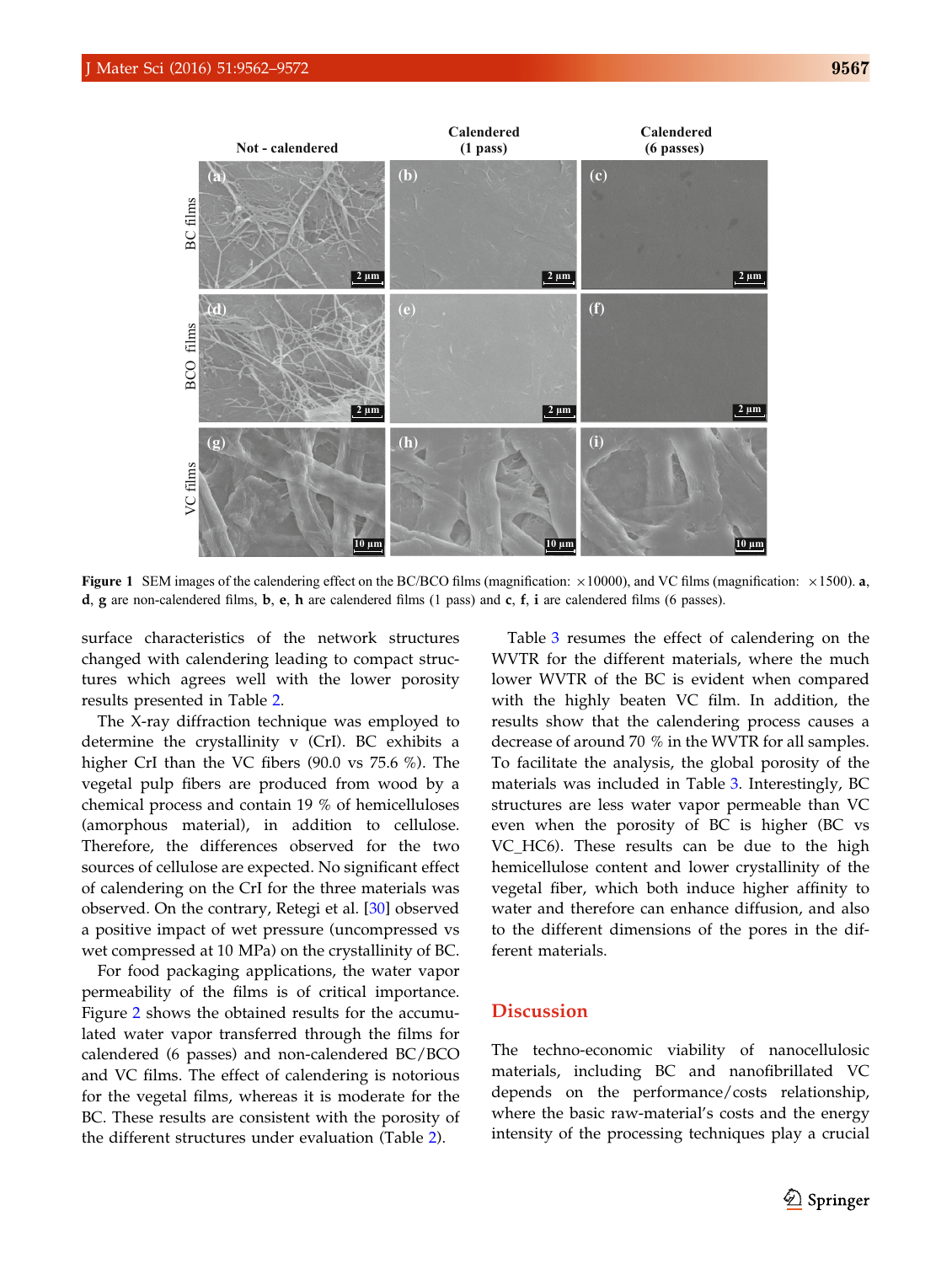<span id="page-6-0"></span>

Figure 2 Transferred water vapor as a function of the test time for different cellulosic samples, with (6 passes) and without calendering.

Table 3 WVTRs of BC/BCO and VC films, without and with calendering (6 passes) and global porosity

| Sample              | WVTR<br>$(g.m^{-2}.day^{-1})$ | Global porosity, % |
|---------------------|-------------------------------|--------------------|
| <b>VC</b>           | 148.67                        | 47.5               |
| VC HC <sub>6</sub>  | 46.21                         | 9.0                |
| BC                  | 27.12                         | 29.6               |
| BC HC <sub>6</sub>  | 7.53                          | 5.4                |
| <b>BCO</b>          | 31.14                         | 24.9               |
| BCO HC <sub>6</sub> | 8.54                          | 1.2                |

role. To produce nanocellulose films from the corresponding suspensions, the vacuum filtration process seems to be the most promising process, as in papermaking. As expected, filtration time to make sheets from BC depends greatly on the pore size of the used filter medium; filtration time has ranged from 45 min  $[31]$  $[31]$  to 3–4 h  $[32]$  $[32]$  when fine pore size filter medium is used, but it is reduced to 8 min when woven filter fabric with larger openings and with variable vacuum was used for filtration [[33\]](#page-9-0). In the present work, a qualitative filter paper with an average pore size of  $8-11$  µm was used and filtration times around 6 min were required, under a vacuum of around 0.9 atm. These filtration times are much higher than for the process of paper formation, but lower than some values reported in the literature [\[31–33](#page-9-0)]. In addition, the BC retention in the sheet was close to 90 %, which is comparable with the values reported for paper [\[34](#page-9-0)].

The experimental results presented in Table [2](#page-4-0) clearly indicate that the films produced from BC/ BCO are much denser (1.13 and 1.20  $\text{g.cm}^{-3}$ ) than the ones obtained from the highly beaten pulp VC fibers  $(0.84 \text{ g.cm}^{-3})$ , which reveals a much compact and closed structure (as also observed by the lower porosity of the BC films, Table 3), in accordance with the dimension of the constitutive elements. The obtained apparent densities of BC are in good agreement with those reported by Nakagaito et al. [[35\]](#page-9-0) for BC films made from disintegrated BC, although they have gone through different pressing and drying processes. The values obtained for VC is also in the same magnitude of those reported by several authors [[35](#page-9-0), [36](#page-9-0)].

As it can be seen in Table [2,](#page-4-0) the non-calendered BC and BCO films porosities are much lower than those of the VC counterparts (29.6 and 24.9 %, against 47.5 %, respectively). After calendering, the porosity of the BC and BCO was extremely low (5.4 and 1.2 %, respectively). To attain similar porosities, Retegi et al. [[30\]](#page-9-0) applied a wet pressure of 100 MPa on BC structures, which is certainly a more complex process than calendering. On the other hand, BCO films porosity seems to be more sensitive to successive calendering than BC; as observed in Table [2,](#page-4-0) the porosity decreases from 9.2 to 1.2 % and 9.3 to 5.4 %, respectively for BCO and BC, when the number of calendering passages increases from 1 to 6 passes. This behavior can tentatively be explained based on the better formation (less agglomerates) or higher nanofibrils mobility of the BCO regarding the BC. The oxidation with ozone introduces carbonyl and some carboxyl groups in cellulose [[37\]](#page-9-0), which should increase electrostatic repulsion between fibrils and therefore decrease flocculation [\[38](#page-9-0)]. Nakagaito et al. [[35\]](#page-9-0) have reported some extent of agglomeration in BC after wet disintegration. A more uniform formation leads to better structure consolidation, as the higher density suggests  $(1.13 \text{ vs } 1.20 \text{ g.cm}^{-3})$ . The higher sensitivity to consolidation, however, suggests higher mobility of the oxidized nanofibrils. It should also be noted that the ozonation was carried out under vigorous agitation, which can diminish the mean BCO fibril length, which also enhances mobility in the calendering process and in the film formation itself.

Regarding the mass transfer properties, the air permeability study revealed that, while the VC films had high air permeability values, the BC films where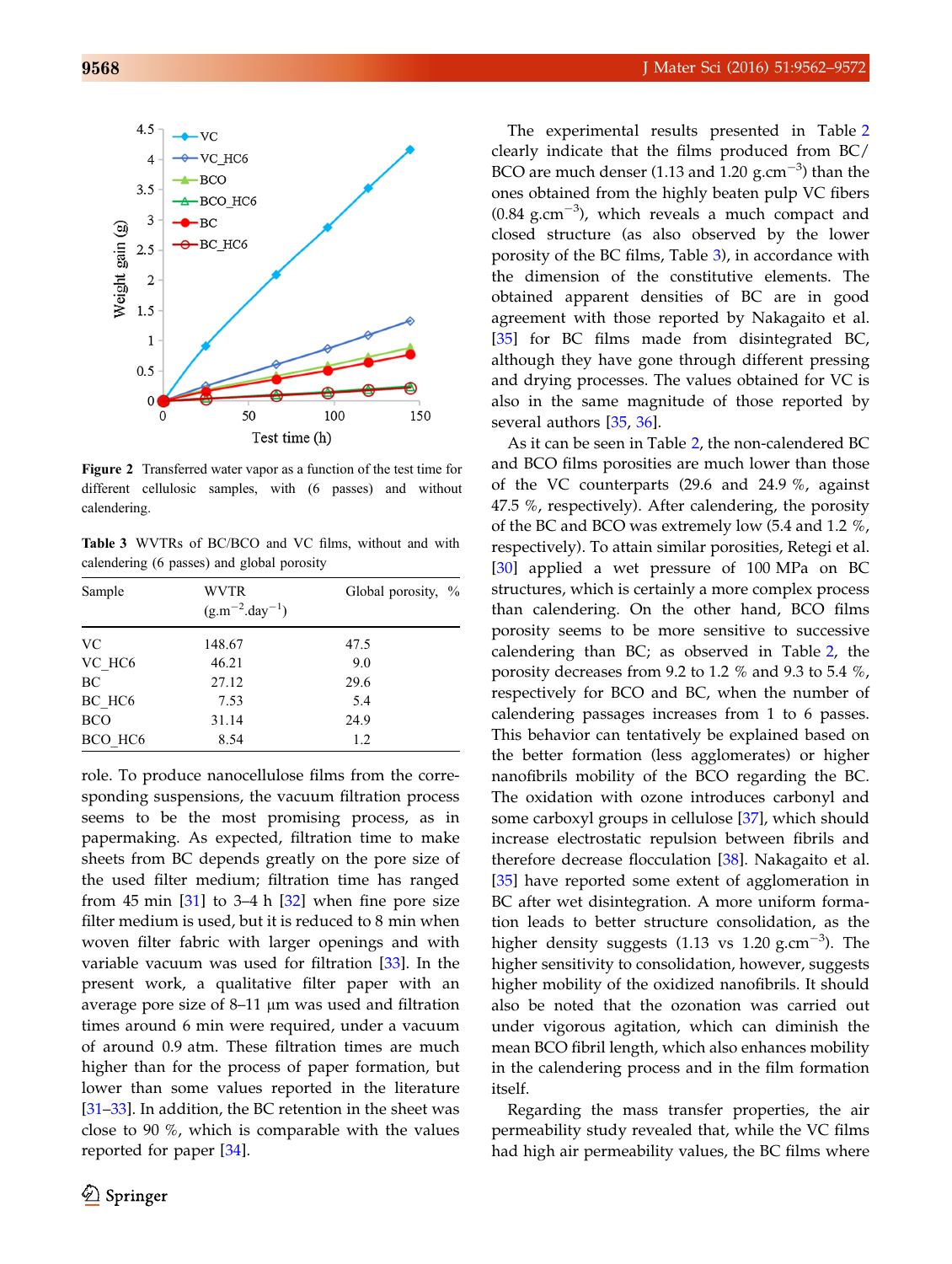completely airtight. These permeability results are also in agreement with those reported by Yousefi et al. [\[36](#page-9-0)]. The air barrier properties of the BC films are due to their highly dense and compact nanostructure [[39,](#page-9-0) [40\]](#page-9-0). Regarding the influence of the film structure on water vapor permeability, an important property for food packaging applications, the following aspects were observed: the calendered VC (VC\_HC6), exhibits higher WVTR than the before calendering (BC), in spite of the higher porosity of the latter; the ozonated BC (BCO, before and after calendering) exhibits higher WVTR than the nonozonated BC (BC, before and after calendering), despite its lower porosity. Based on literature [\[27](#page-9-0), [37\]](#page-9-0), the BC submitted to ozone bleaching should have higher carbonyl and some carboxyl content than the BC, and the vegetal fibers have amorphous material (hemicelluloses). Both features lead to higher water affinity, which probably justifies the observed behavior. In fact, Nair et al. [[41\]](#page-9-0) have shown that hydrophobic cellulose films exhibit lower water transfer rate than the corresponding non-modified cellulose films.

Regarding transparency, another important property of films, the inverse correlation between this property and internal porosity is clear (Table [2\)](#page-4-0). Lower porosity led to higher transparency, which is in accordance with Kubelka–Munk theory [\[20](#page-9-0)] extensively used in paper physics; a decrease in porosity means a decrease in light scattering surface area (data not shown) and consequently higher transparency. It is noticeable that the VC attains a plateau in porosity, and consequently in transparency, whereas the porosity of BC continues to decrease with calendering, and transparency as well. Moreover, in this respect, the BC films produced from BC submitted to ozonation attained the lowest porosity and consequently the highest transparency. The positive effect of ozone was also revealed on brightness, suggesting the presence of chromophores in the BC.

As expected, the BC structures are much more resistant than its VC counterparts. BC, the tensile index (which normalizes the load at rupture respecting the basis weight) is 146.7 and 82.8  $N.m.g^{-1}$ , respectively for BC and VC. The corresponding Young's modulus for BC and VC are 14.5 and 10.8 GPa, respectively. However, it is important to emphasize that both the apparent density (Table [2](#page-4-0)) and the film thickness of these materials are different.

The VC films exhibit lower apparent density, higher light scattering surface area (data not shown) and, by this way, lower inter-fiber bonded area, which, for the same intrinsic strength of the constitutive elements led to lower tensile strength index. Moreover, considering the morphological dimensions of the fibers in each case, the BC has certainly much higher specific surface area for inter-elements bond development, which directly affects the number of hydrogen bonds between them and, consequently, affects the mechanical properties.

The results obtained for the BC Young's modulus (14.5 to 16.7 GPa) are slightly lower than those reported in the literature [[10,](#page-8-0) [42](#page-10-0)] for films obtained from never disintegrated BC membranes (15.1 to 18.0 GPa). The differences are also notorious for the tensile strength; the same authors have reported values as high as 256 MPa for air-dry non-disintegrated films, whereas in the present study 165.8 MPa (tensile index 146.7 N.m.g<sup>-1</sup>) was obtained for the BC films, produced after disintegration. These differences are certainly due to the disintegration process, which is responsible for the partial disruption of the originally continuous BC three-dimensional structure [\[36](#page-9-0)].

In order to better compare the mechanical potential between BC and VC, a normalized Young's modulus was calculated, assuming that all materials have the same density, the one of cellulose itself  $(1.6 \text{ g.cm}^{-3})$ , which means considering a void-free material. This calculation reveals no significant differences between VC and BC, regarding their normalized Young's modulus, which is close to 20 GPa. The difference in the tensile index reflects mainly differences in interfiber/fibril bonded area and hydrogen bonds. The use of this normalized Youngs modulus allows to better evaluating the effect of calendering on the strength properties of the films. This normalized Young's modulus decreases from 20.5 GPa to around 10 GPa with calendering in the case of VC films. On the contrary, the same treatment on the BC films has only a minor effect on the normalized Young's modulus (20 vs 18 GPa). Interestingly, the zero-span tensile index, that accounts for the intrinsic fiber or nanofibrils tensile strength, presents similar behavior. These results suggest that under the used calendering conditions (dry state films, temperature of rolls of 100 °C, and linear pressure of 120  $kN.m^{-1}$ ) the supramolecular structure of the fiber was severely deteriorated, whereas the BC nanofibrils were much less affected.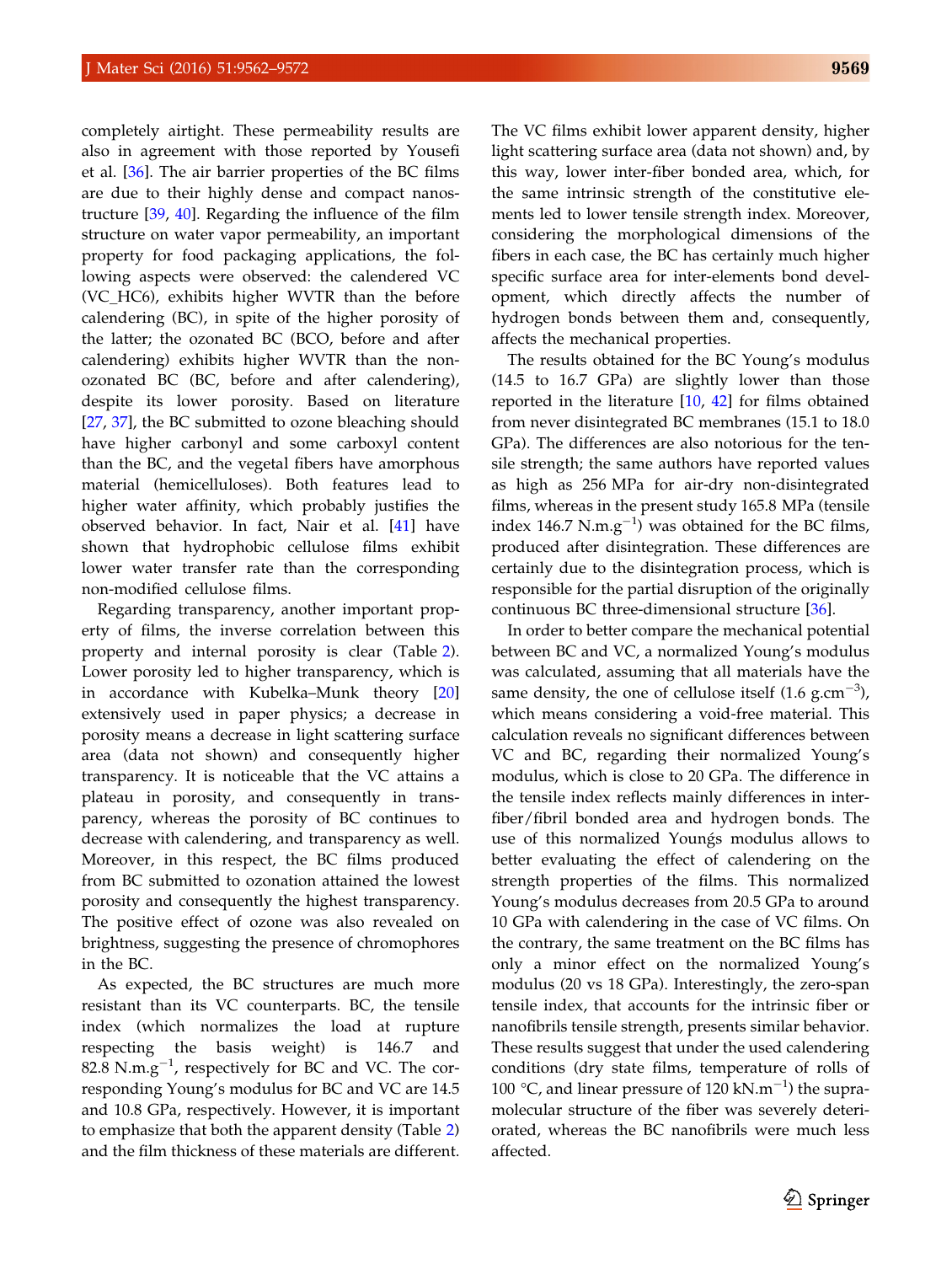<span id="page-8-0"></span>The calendering process submits the constitutive elements of the materials to very high shear stress and eventually crushing. The small dimensions of the BC nanofibrils give them more mobility in the structure and therefore it is expected that the intensity of nanofibrils damage should be lower than those experimented by the microfibrils of the VC.

Regarding ozone effect on mechanical properties, the tensile index increases with ozonation, but this may be a natural consequence of the film densification (from 1.13 to 1.20  $g.cm^{-3}$ ). Both normalized Youngs modulus and dry zero-span tensile index indicated some degradation of the BC after ozone treatment, which is in agreement with a decrease in the cellulose average  $DP_v$  (Table [1](#page-3-0)).

Another important feature of the data in Table [2](#page-4-0) is the drastic decrease of the tensile strength (measured as tensile index), after calendering. The elongation at break also decreases drastically. A similar behavior was observed by Iguchi et al. [10], when the pressure applied to consolidate the BC film was increased from 49 to 1960 kPa; the authors suggested that this can be due to the introduction of defects [10]. With paper structures made with cellulosic fibers (VC), Retulainen et al. [\[43](#page-10-0)] have assigned this drastic decrease in tensile index to fiber debonding, due to calendering.

# Conclusions

As a consequence of the BC films high density, its mechanical resistance is much higher than those of VC fibers even when they are highly beaten. Ozonation of the BC slightly improved the brightness and enhanced the films transparency, but the WVTR increased, regarding the corresponding non-ozonated BC films, despite the lower porosity of the BCO films. Calendering (6 passes) significantly increased film transparency and decreased the WVTR by around 70 % for all the tested films, but some mechanical properties are impaired. Therefore, a compromise should be established between the benefits of ozonation and calendering, and the decrease in the mechanical performance induced by these processes.

### Acknowledgements

The authors thank FCT (Fundação para a Ciência e Tecnologia) and FEDER (Fundo Europeu de Desenvolvimento Regional) for the financial support of the project FCT PTDC/AGR-FOR/3090/2012— FCOMP-01-0124-FEDER-027948 and the awarding of a research grant for Vera Costa.

# **References**

- [1] Eichhorn SJ, Dufresne A, Aranguren M, Marcovich NE, Capadona JR, Rowan SJ, Weder C, Thielemans W, Roman M, Renneckar S, Gindl W, Veigel S, Keckes J, Yano H, Abe K, Nogi M, Nakagaito AN, Mangalam A, Simonsen J, Benight AS, Bismarck A, Berglund LA, Peijs T (2010) Review: current international research into cellulose nanofibers and nanocomposites. J Mater Sci 45:1–33. doi[:10.](http://dx.doi.org/10.12691/jmpc-2-1-1) [12691/jmpc-2-1-1](http://dx.doi.org/10.12691/jmpc-2-1-1)
- [2] Castro C, Zuluaga R, Putaux JL, Caro G, Mondragon I, Ganan P (2011) Structural characterization of bacterial cellulose produced by Gluconacetobacter swingsii sp. from Colombian agroindustrial wastes. Carbohyd Polym 84:96–102
- [3] Basta AH, El-Saied H (2009) Performance of improved bacterial cellulose application in the production of functional paper. J Appl Microbiol 107:2098–2107
- [4] Santos SM, Carbajo JM, Gomez N, Quintana E, Ladero M, Sanchez A, Chinga-Carrasco G, Villar JC (2016) Use of bacterial cellulose in degraded paper restoration Part I: application on model papers. J Mater Sci 51(3):1541–1552. doi:[10.1007/s10853-015-9476-0](http://dx.doi.org/10.1007/s10853-015-9476-0)
- [5] Siró I, Plackett D (2010) Microfibrillated cellulose and new nanocomposite materials: a review. Cellulose 17:459–494
- [6] Keshk SM (2014) Bacterial cellulose production and its industrial applications. J Bioprocess Biotech 4:1–10
- [7] Jonas R, Farah LF (1998) Production and application of microbial cellulose. Polym Degrad Stabil 59:101–106
- [8] Czaja WK, Young DJ, Kawecki M, Brown RM (2007) The future prospects of microbial cellulose in biomedical applications. Biomacromolecules 8:1–12
- [9] Yano S, Maeda H, Nakajima M, Hagiwara T, Sawaguchi T (2008) Preparation and mechanical properties of bacterial cellulose nanocomposites loaded with silica nanoparticles. Cellulose 15:111–120
- [10] Iguchi M, Yamanaka S, Budhiono A (2000) Review: bacterial cellulose—a masterpiece of nature's arts. J Mater Sci 35:261–270. doi[:10.1016/j.carbpol.2012.03.045](http://dx.doi.org/10.1016/j.carbpol.2012.03.045)
- [11] Mormino R, Bungay H (2003) Composites of bacterial cellulose and paper made with a rotating disk bioreactor. Appl Microbiol Biotechnol 62:503–506
- [12] Delgado-Aguilar M, González I, Pèlach MA, De La Fuente E, Negro C, Mutje P (2015) Improvement of deinked old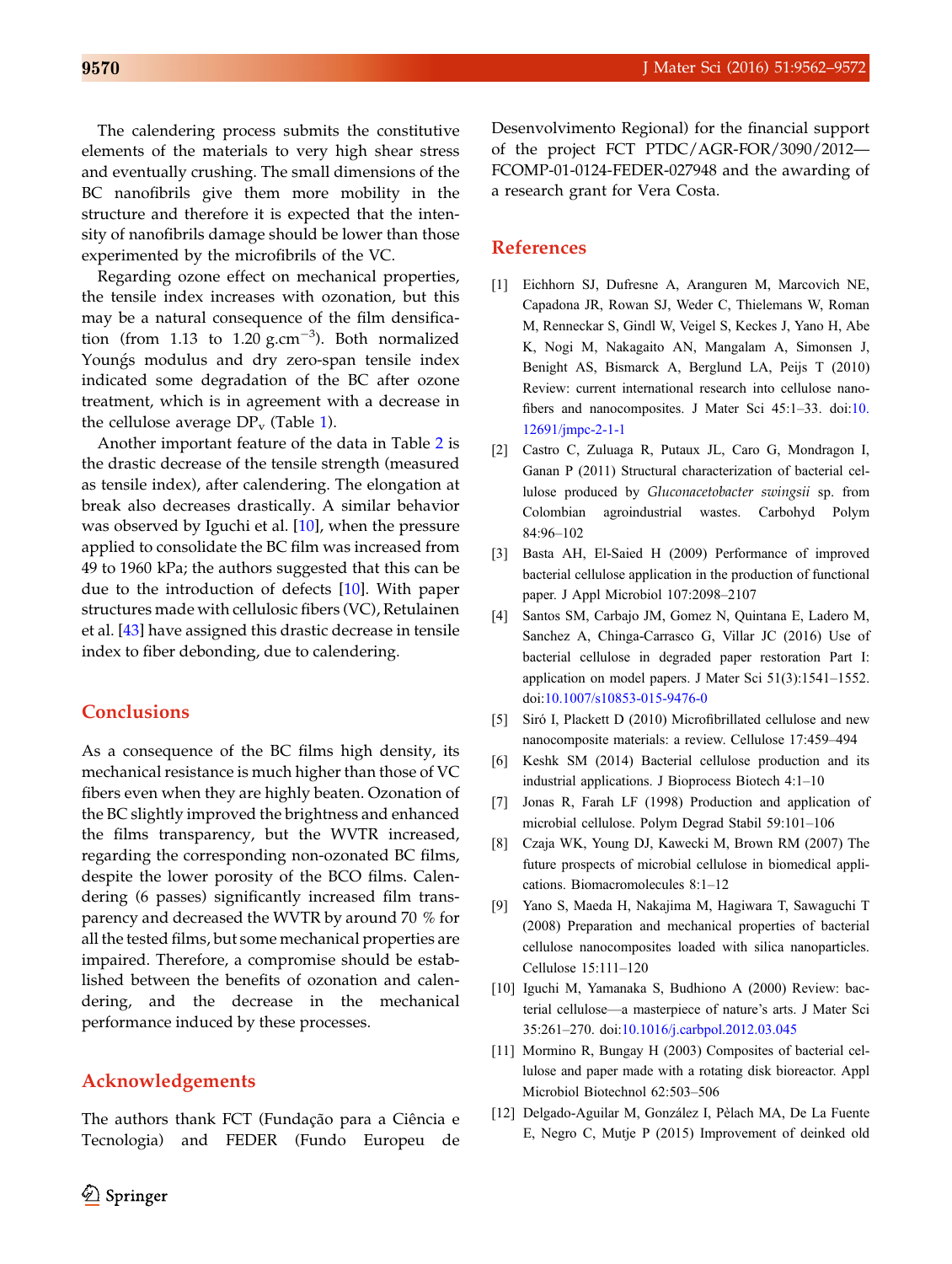<span id="page-9-0"></span>newspaper/old magazine pulp suspensions by means of nanofibrillated cellulose addition. Cellulose 22:789–802

- [13] Mohite BV, Patil SV (2014) A novel biomaterial: bacterial cellulose and its new era applications. Biotechnol Appl Biochem 61:101–110
- [14] Charles LA, Waterhouse JF (1987) The effect of supercalendering on the strength properties of paper. Institute of Paper Chemistry. Technical Paper Series, number 244
- [15] Oliveira C, Carvalho V, Domingues L, Gama FM (2015) Recombinant CBM-fusion technology—applications overview. Biotechnol Adv 33(3–4):358–369
- [16] Kalia S, Dufresne A, Cherian BM, Kaith BS, Avérous L, Njuguna J (2011) Nassiopoulos (2011) cellulose-based bioand nanocomposites: a review. Int J Polym Sci 837875:1–35
- [17] Lee K-Y, Tammelin T, Schulfter K, Kiiskinen H, Samela J, Bismarck A (2012) High performance cellulose nanocomposites: comparing the reinforcing ability of bacterial cellulose and nanofibrillated cellulose. Appl. Mater. Interfaces 4(8):4078–4086
- [18] Dhar P, Bhardwaj U, Kumar A, Katiyar V (2014) Cellulose nanocrystals: a potential nanofiller for food packaging applications. In: Komolprasert V, Turowski P (eds) Food Additives and Packaging, vol 1162. American Chemical Society, Washington, pp 197–239
- [19] Vernhes P, Bloch J, Blayo A, Pineaux P (2009) Effect of calendering on paper surface micro-structure: a multi-scale analysis. J Mater Process Technol 209:5204–5210
- [20] Leskelä M (1998) Optical properties chapter 4. In: Niskanen K (ed) Paper physics (Book 16). Fapet, Helsinki
- [21] Hestrin S, Schramm M (1954) Preparation of freeze-dried cells capable of polymerizing glucose to cellulose. Biochem J 58(2):345–352
- [22] Sihtola H, Kyrklund B, Laamanen L, Palenius L (1963) Comparison and conversion of viscosity and DP values by different methods. Paperi Ja Puu 45(4a):225–232
- [23] Segal L, Creely JJ, Martin AE Jr, Conrad CM (1962) An empirical method for estimating the degree of crystallinity of native cellulose using the X-ray diffractometer. Tex Res J 29:786–794
- [24] Henriksson M, Berglund LA, Isaksson P, Lindström T, Nishino T (2008) Cellulose nanopaper structures of high toughness. Biomacromolecules 9:1579–1585
- [25] Saito T, Nishiyama Y, Putaux JL, Vignon M, Isogai A (2006) Homogeneous suspensions of individualized microfibrils from TEMPO-catalyzed oxidation of native cellulose. Biomacromolecules 7(6):1687–1691
- [26] González I, Alcalá M, Chinga-Carrasco G, Vilaseca F, Boufi S, Mutjé P (2014) From paper to nanopaper: evolution of mechanical and physical properties. Cellulose 21:2599–2609
- [27] Pouyet F, Lachenal D, Das S, Hirat C (2013) Minimizing viscosity loss during totally chlorine-free bleaching of hardwood kraft pulp. BioResources 8(1):238–249
- [28] Tsouko E, Kourmentza C, Ladakis D, Kopsahelis N, Mandala I, Papanikolaou S, Paloukis F, Alves V, Koutinas A (2015) Bacterial cellulose production from industrial waste and by-product streams. Int J Mol Sci 16(7):14832–14849
- [29] Gil N, Gil C, Amaral ME, Costa AC, Duarte AP (2009) Use of enzymes to improve the refining of a bleached eucalyptus globulus kraft pulp. Biochem Eng J 46:89–95
- [30] Retegi A, Gabilondo N, Peña C, Zuluaga R, Castro C, Gañan P, de la Caba K, Mondragon I (2010) Bacterial cellulose films with controlled microstructure–mechanical property relationships. Cellulose 17:661–669
- [31] Sehaqui H, Liu A, Zhou Q, Berglund LA (2010) Fast preparation procedure for large, flat cellulose and cellulose/ inorganic nanopaper structure. Biomacromolecules 11:2195–2198
- [32] Nogi M, Iwamoto S, Nakagaito AN, Yano H (2009) Optically transparent nanofiber paper. Adv Mater 21(16):1595– 1598
- [33] Zhang L, Batchelor W, Varanasi S, Tsuzuki T, Wan X (2012) Effect of cellulose nanofiber dimensions on sheet forming through filtration. Cellulose 19:561–574
- [34] Biermann CJ (1996) Handbook of pulping and papermaking, 2nd edn. Academic Press, San Diego
- [35] Nakagaito AN, Iwamoto S, Yano H (2005) Bacterial cellulose: the ultimate nano-scalar cellulose morphology for the production of high-strength composites. Appl Phys A 80:93–97
- [36] Yousefi H, Faezipour M, Hedjazi S, Mousavi MM, Azusa M, Heidari AH (2013) Comparative study of paper and nanopaper properties prepared from bacterial cellulose nanofibers and fibers/ground cellulose nanofibers of canola straw. Ind Crop Prod 43:732–737
- [37] Chirat C, Lachenal D (1994) Effect of ozone on pulp components application to bleaching of Kraft pulps. Holzforschung 48(Suppl):133–139
- [38] Fall AB, Lindström SB, Sundman O, Ödberg L, Wagberg L (2011) Colloidal stability of aqueous nanofibrillated cellulose dispersions. Langmuir 27(18):11332–11338
- [39] Fendler A, Villanueva MP, Giminez E, Lagarón JM (2007) Characterization of the barrier properties of composites of HDPE and purified cellulose fibers. Cellulose 14:427–438
- [40] Syverud K, Stenius P (2009) Strength and barrier properties of MFC films. Cellulose 16:75–85
- [41] Nair SS, Zhu JY, Deng Y, Ragauskas AJ (2014) High performance green barriers based on nanocellulose. Sustain. Chem. Process 2:23